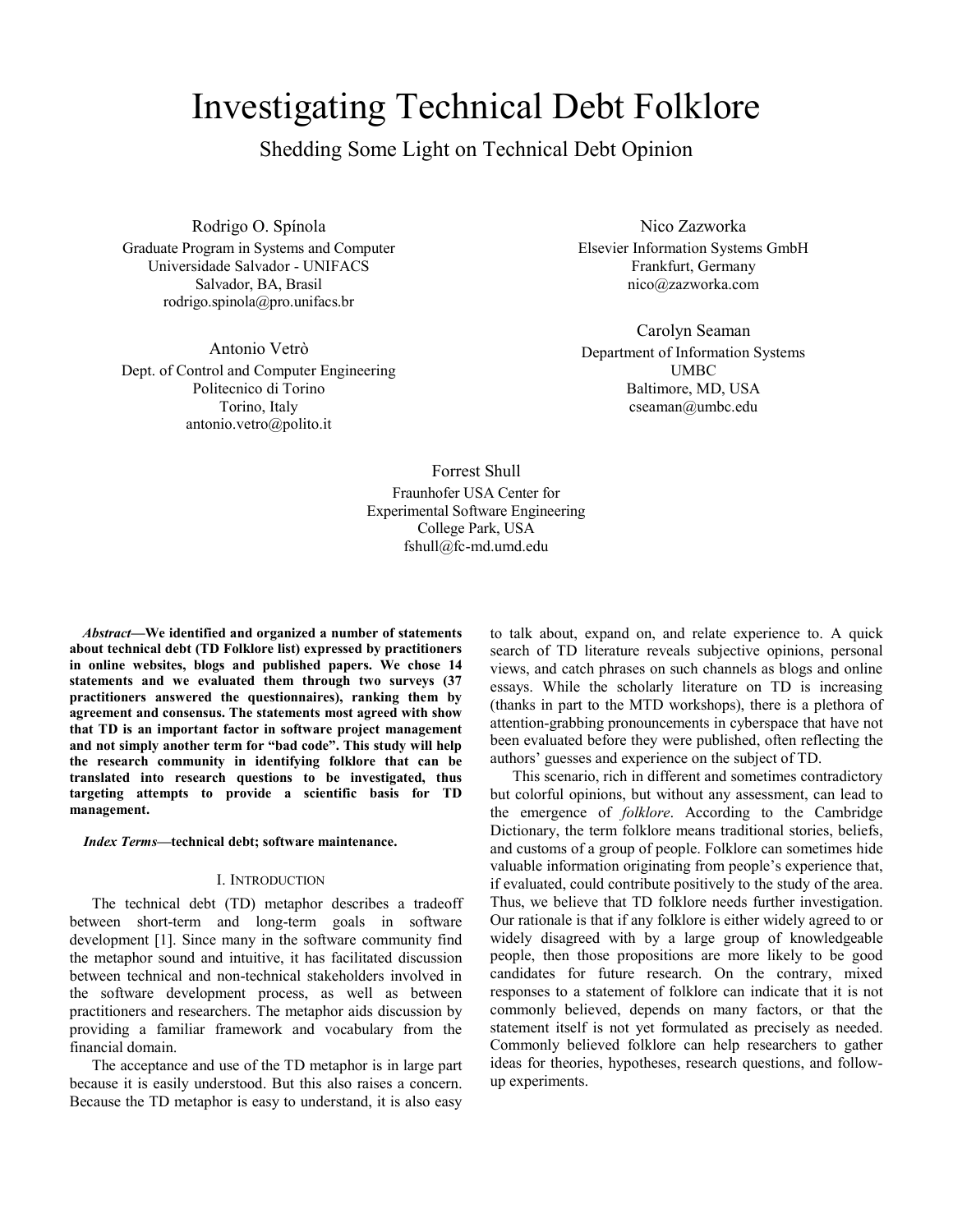

Figure 1: relative search volume for "Technical Debt" on Google.com

The first contribution of this paper is the identification and organization of common beliefs on TD (a TD Folklore list) expressed by practitioners and researchers in online websites, blogs and published papers.

As a second contribution, we evaluated the organized TD Folklore list through two surveys (37 practitioners answered the questionnaires). As a result, we reorganized the folklore list by rank of agreement and consensus.

This study will help us in understanding what practitioners have said about TD and what folklore, at this moment, seems to make sense and constitute good candidates for more detailed investigation.

Besides this introduction, this paper is organized as follows. Section 2 presents some background knowledge on the study of TD. Next, Section 3 discusses the goal, procedure, and data collection strategy that we followed in this study. Sections 4 and 5 present the results from executing the folklore survey and their interpretation. Section 6 discusses some threats to validity involved in the study, and finally, Section 7 provides the final conclusions to this work.

#### II. BACKGROUND

Many advances have been made in the TD management area in recent years. Since 2010, the research community has been meeting annually at the Workshop on Managing Technical Debt. In the first 3 workshop editions comprehensive studies and positions were presented:

- to propose managing technical debt as a part of the future research agenda for the software engineering field [1];
- to discuss the management of technical debt, in particular focusing on assessing current practice in industry and to further refine a research agenda for software engineering in this area [2];
- to discuss managing technical debt as a part of the research agenda for the software engineering field, in particular focusing on eliciting and visualizing debt, and creating payback strategies [3].

IEEE Software also dedicated a Special Issue on the topic in 2012 [4]. In this special issue, topics like estimating the principal, methods to manage the technical debt, practitioners' views on technical debt, etc., were discussed.

But not only peer-reviewed papers are found in the literature in this area. There are also some interesting online websites and blogs, for example, ontechnicaldebt.com, blogs.construx.com, and blog.techdebt.org.

This mixed set of information contributes to the growth of the discussion around the subject. This rise in popularity is supported by search trends as reported by trends.google.com (Figure 1): over the past 5 years more and more Google users have been searching for the term "Technical Debt". Moreover, this rise in interest creates rich communication channels where practitioners can present their opinions without, often, any kind of evaluation. For example, it is common to find statements like "*not all technical debt is bad*" or "*all technical debt is intentional*" but, are these statements that are commonly believed? And, should researchers invest more time in investigating the universal truthfulness of these statements? Or, on the contrary, are these statements not commonly agreed on, and do we need to reformulate them?

On the next section we will present a study that starts to shed some light on this discussion.

## III. SURVEY

The goal of the survey was to test a set of folklore statements about TD. These statements were identified by searching a number of online websites and blogs, as well as some published papers, for potential folklore statements, and then refining the list into the items presented in Table I. These statements might have been expressed by individuals or by groups, but most were not scientifically based<sup>1</sup>.

The rationale of our survey method is that, if these statements evoke a consistent set of agreement or disagreement responses, then they are more likely to be good candidates for future research. On the other hand, mixed responses to a statement can indicate that it is not commonly believed, depends on other factors, or that the statement itself is not yet formulated as precisely as needed.

l

<sup>&</sup>lt;sup>1</sup> Except one, originated from the paper "An Enterprise Perspective on Technical Debt" [5] and "To Pay or Not to Pay Technical Debt" [16].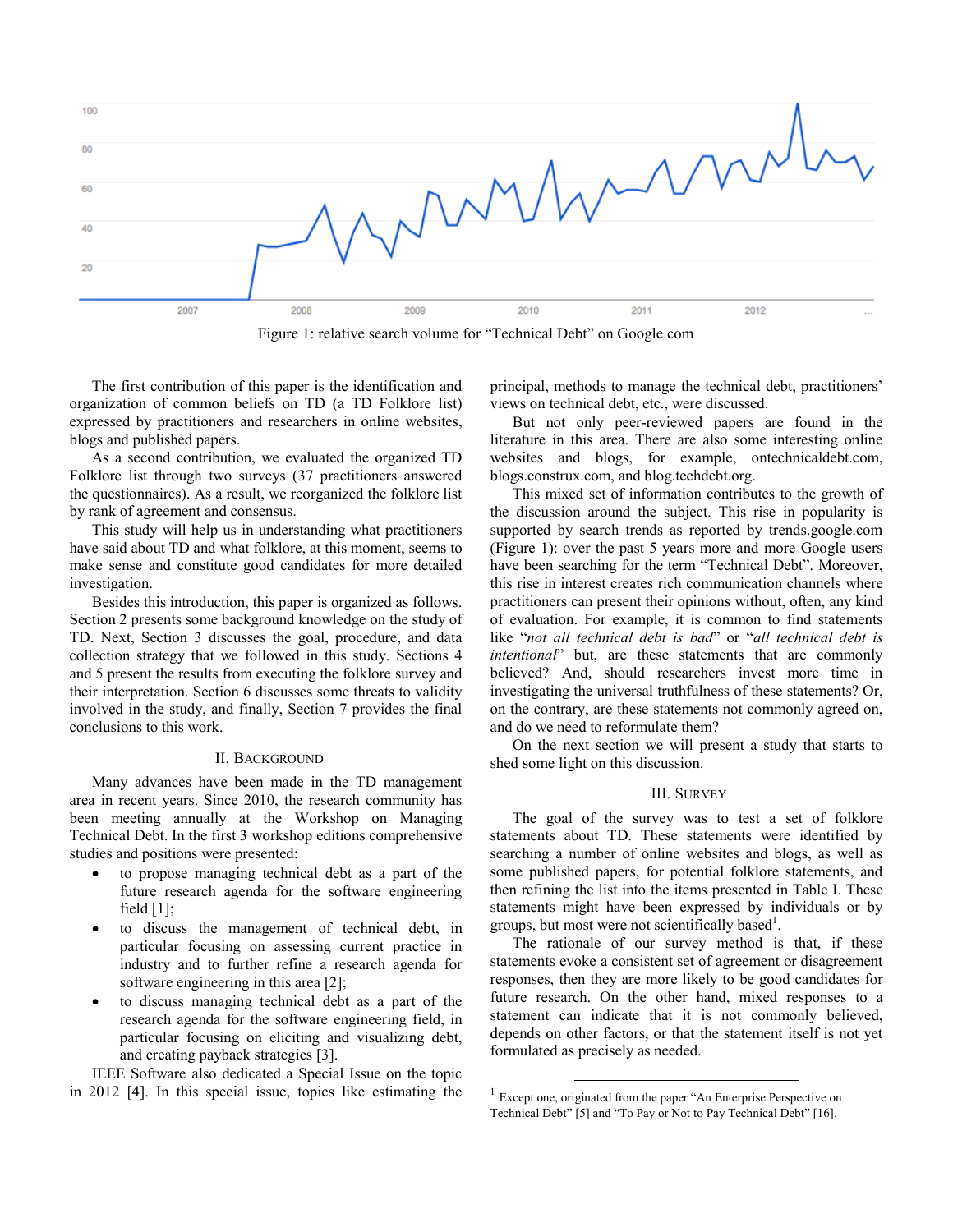TABLE I. TD FOLKLORE LIST

| ID | <b>TD Folklore statement</b>                                                                                                     | Reference     |
|----|----------------------------------------------------------------------------------------------------------------------------------|---------------|
|    | Accruing technical debt is unavoidable on any non-trivial software project                                                       | [6] [13] [16] |
|    | Technical debt usually comes from short-term optimizations of time without regard to the long-term effects of the change.        |               |
|    | It is very difficult for software developers to see the true effect of the technical debt they are incurring.                    | 12            |
| 4  | "Working off debt" can be motivational and good for team morale.                                                                 | [8]           |
| 5  | The root cause of most technical debt is pressure from the customer.                                                             | 141'          |
| 6  | Unintentional debt is much more problematic than intentional debt.                                                               | '51           |
|    | The individuals choosing to incur technical debt are usually different from those responsible for servicing the debt.            | [5]           |
| 8  | If technical debt is not managed effectively, maintenance costs will increase at a rate that will eventually outrun the value it | [9]           |
|    | delivers to customers.                                                                                                           |               |
| 9  | No matter what, the cost of fixing technical debt increases the longer it remains in the system.                                 | [9]           |
| 10 | Paying off technical debt doesn't result in anything the customers or users will see.                                            | [6]           |
| 11 | The biggest problem with technical debt is not its impact on value or earnings, but its impact on predictability.                | [10]          |
| 12 | Technical debt should not be avoided, but managed.                                                                               | [12]          |
| 13 | Not all technical debt is bad.                                                                                                   | [11] [13]     |
| 14 | All technical debt is intentional.                                                                                               | 15            |

## *A. Procedure*

The study was organized in two phases: Identifying TD Folklore Statements and Evaluating TD Folklore Statements.

In the first phase, the first author conducted searches on the Internet looking for TD folklore statements. The search was performed on online websites, blogs, and published papers, and considered the first 100 results (stopping criteria) from Google search engine using the search key phrase "*technical debt"*. From those results, the researcher looked for TD Folklore statements (i.e. any statement that might be subject to opinion, or that might be a good candidate for further investigation) on all links that pointed to any, at least, small article or presentation on TD. In total, 16 online articles of different types were selected for data extraction (references [5] through [20]).

This initial list of folklore statements was then analyzed by four of the authors, including the one who compiled the initial list, in a discussion meeting. During this meeting, a list of 14 potential TD folklore statements (Table I) was selected to be used in the second phase of the study. The choice of statements for the final list was subjective. Each researcher indicated the statements they found most interesting. In some cases, statements from the original sources were reworded or combined for clarification.

For the second phase, Evaluating TD Folklore Statements, two surveys were conducted. The first survey (in the following referred to as the "**Online Survey**") was an online survey that was advertised during a webinar and on www.ontechnicaldebt.com. The second survey (in the following referred to as the "**Paper Survey**") was filled out on paper. In both cases, participants were invited to indicate their level of agreement for each of TD folklore statements as well as provide some software engineering background information.

The questionnaire used a 5-point Likert scale to indicate the agreement level: "1: strongly disagree", to "5: strongly agree". In addition, the Paper Survey participants were provided with the option of "I don't know", which was not available in the Online Survey. We will report on possible effects of this difference later.

The survey responses allow us to answer two research questions:

- (RQ1) Tendency: With which folklore statements did participants agree or disagree?
- (RQ2) Consensus: How strong is the consensus on each of the folklore statements?

## *B. Data Collection and Subject Characterization*

Thirty-seven participants filled in digital and printed versions of the questionnaire. The survey was executed in different contexts with participants of differing expertise and background:

 Online-Survey: In 2011 and 2012, two of the authors presented three webinars to Lockheed Martin/IEEE and Boeing on current research in automated identification of TD through code analysis tools. Webinar participants as well as readers of the corresponding blog article on www.OnTechnicalDebt.com<sup>2</sup> were invited to fill in the Online Survey and 17 responses were obtained in total.

|  | TABLE II. SUBJECTS' PROFILE |  |
|--|-----------------------------|--|
|--|-----------------------------|--|

| Role (Online and Paper Survey, multiple answers possible) |                |  |  |  |  |
|-----------------------------------------------------------|----------------|--|--|--|--|
| Developer                                                 | 29             |  |  |  |  |
| Project Manager                                           | 9              |  |  |  |  |
| Tester                                                    | 4              |  |  |  |  |
| Architect                                                 | $\overline{c}$ |  |  |  |  |
| <b>Requirement Analyst</b>                                | 2              |  |  |  |  |
| <b>Solution Architect</b>                                 |                |  |  |  |  |
| Operations                                                |                |  |  |  |  |
| Maintainer                                                |                |  |  |  |  |
| <b>Academic Degree (Paper Survey only)</b>                |                |  |  |  |  |
| Undergraduate Student                                     | 2              |  |  |  |  |
| Bachelor in Computer Science                              | $\mathfrak{D}$ |  |  |  |  |
| Graduate Student                                          | 14             |  |  |  |  |
| Master Student                                            |                |  |  |  |  |
| PhD Student                                               |                |  |  |  |  |
| <b>Years of Software Experience (Paper Survey only)</b>   |                |  |  |  |  |
| Mean                                                      | 4.8 years      |  |  |  |  |

<sup>2</sup> http://www.ontechnicaldebt.com/blog/identifying-and-measuring-technicaldebt-ieee-software-boeing/

l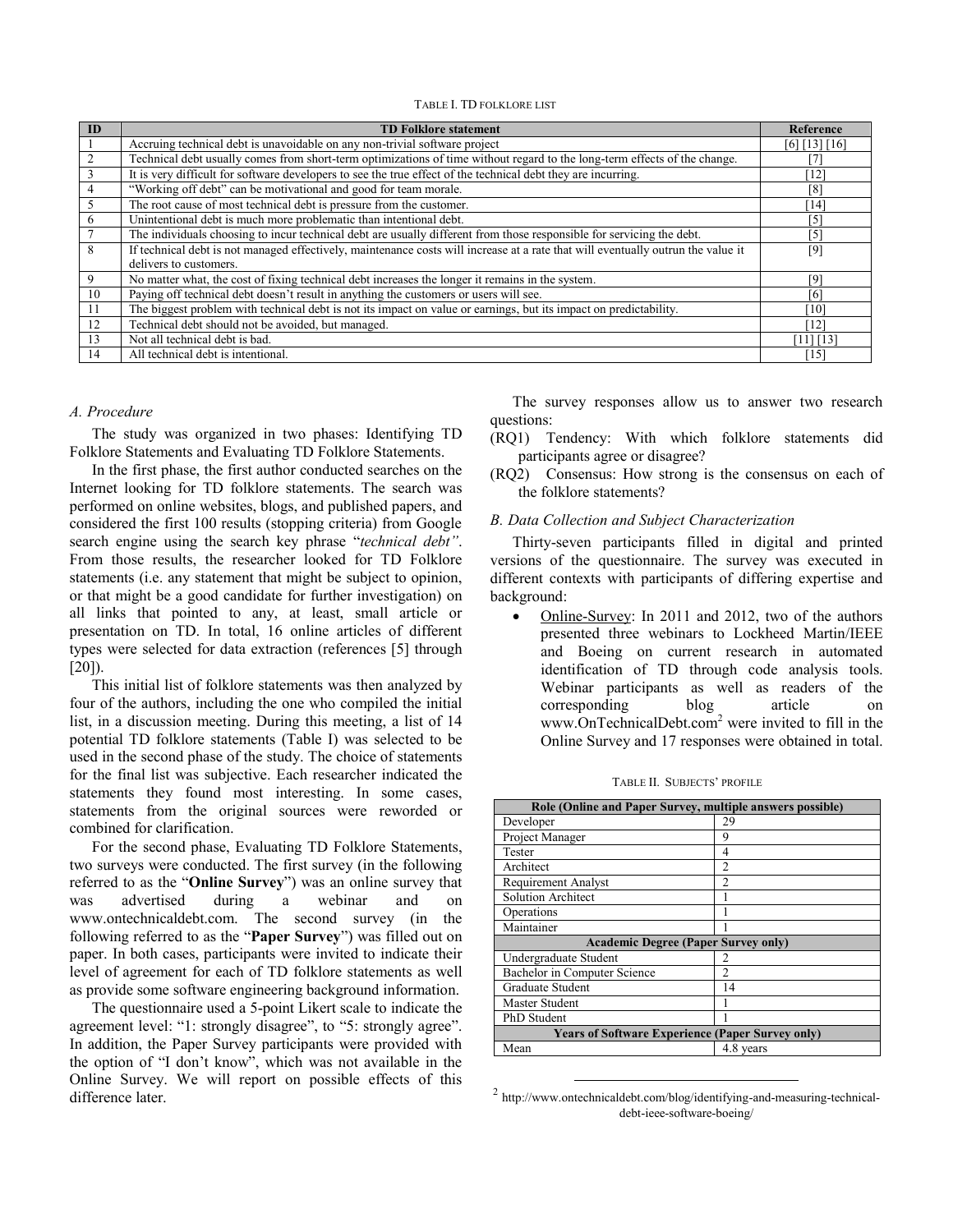The level of detail on requested personal information was kept intentionally low (e.g., participants could report on their role but were not asked to report on their degree or years of experience) to increase the chance of participation and to keep the online survey as short as possible. Participants in the online survey are likely to have an increased interest in the TD metaphor as they participated in the webinar or browsed the OnTechnicalDebt website. The webinars were intended for a US audience, but the survey was on a website accessible world-wide. The online survey was in English.

Paper-Survey: As part of another ongoing technical debt study, 15 students from a graduate course on Software Engineering and 5 participants from one of our industrial partners filled in the Paper Survey. All 20 of these participants completed the survey after a training session on technical debt led by one the authors. The training sessions for the 15 students and for the 5 practitioners was the same (same instructor, same slides), except that the students received the training in person during their class, and the practitioners' training was online (using a Skype video call). Both the training and the survey were in Portuguese for all Paper Survey participants. The Paper Survey questionnaire was a straightforward translation of the Online Survey. Paper Survey participants were also asked for their target degree and years of experience, as well as the roles they had taken in software projects.

Most of the participants of the Online Survey were developers (29), followed by project managers (9) and testers (4). Other roles<sup>3</sup> were negligible in quantity. From the group of participants of the Paper Survey all but two participants had completed their undergraduate computer science degree. Participants in the Paper Survey have approximately on average 5 years of experience in software development.

# *C. Analysis Methodology*

We performed analysis on the merged data set from both the Online and Paper Surveys, as well as on the individual data sets in order to study differences and reduce threats to validity from merging. An answer to a folklore statement was excluded if the participant chose to answer "I don't know" in the Paper Survey, or if the participant chose to not answer it in the online survey.

In order to address RQ1, we considered the 5-Point-Likert scale as an ordinal metric and hence computed the *median* as indicator for central tendency. A median of 4 or 5 shows tendency towards agreement on a statement. Values of 1 and 2 indicate a tendency towards disagreement. A value of 3 indicates no tendency to either side. If the median was a noninteger (i.e., not a whole number) we chose to use a conservative strategy, and rounded towards the central point of

l

the Likert scale (e.g. 4.5 was rounded to 4, and 2.5 was rounded to 3).

As a measure for consensus (RQ2) we calculated the spread in the distribution of responses for each statement by computing the size of the interval between the 25th and 75th percentiles, also known as *inter quartile range* (IQR). For example, an interval size value of 1 indicates that 50% of the answers fall on two adjacent Likert scale values (e.g., 3 and 4; or 4 and 5), implying a low spread and high consensus. Higher values show more spread and indicate less common opinion among participants. In the following analysis and data presentation, we report the inter quartile range and label the spread as low  $(IQR=1)$ , medium  $(IQR=2)$  and high  $(IQR=3)$ , as these three values were the only values obtained in the results<sup>4</sup>.

## IV. RESULTS AND INTERPRETATION

Results of both research questions are presented in Table III by central tendency and consensus. For each statement we show the results for data sets of the (P)aper survey, the (O)nline survey and the (M)erged result. For example, statement #14 obtained the same result, independent of which survey and data set is considered, P, O, or M. Statement #8 obtained different results in the P, O, and M data sets. The following observations can be drawn from the results.

No single folklore statement was commonly strongly agreed with in both surveys, but statement #8 was strongly agreed to in the online survey. This indicates that none of the folklore statements were considered to be universally true in any software project and that the rules and models for TD management might differ from one project to another or are simply not yet expressed in these folklore statements.

High disagreement with the statement that "All Technical Debt is intentional" (#14 in all datasets) indicates that many practitioners have been surprised to find TD that was not incurred intentionally. This strongly supports the ongoing line of research into tools that analyze source code for "hidden" and unknown debt.

Statements #2, #4, #8, #12 and #13 received general agreement and high to medium consensus (except, in some cases, in the Paper Survey), which suggests that these are good candidates for further scientific studies. These statements show a trend towards a common belief that TD is an important part of software management (statements #8, #12) and not simply another term for "bad code" (statement #13). Statement #13, indicating agreement that "not all TD is bad", also motivates investigation into that "sweet spot" between an acceptable and healthy level of debt, and a level that is approaching dangerous. Statement #4 is a very interesting candidate for future research on the interaction between social aspects in software development and TD management. If working off TD indeed improves team morale and motivation, then the effects of

l

<sup>&</sup>lt;sup>3</sup> Participants could indicate multiple roles

<sup>4</sup> Theoretically the IQR values 0,1,2,3 and 4 can be obtained from a 5-Point-Likert scale, but they did not occur in our data set. In cases of non-integer IQRs we chose to be conservative and rounded up to indicate less consensus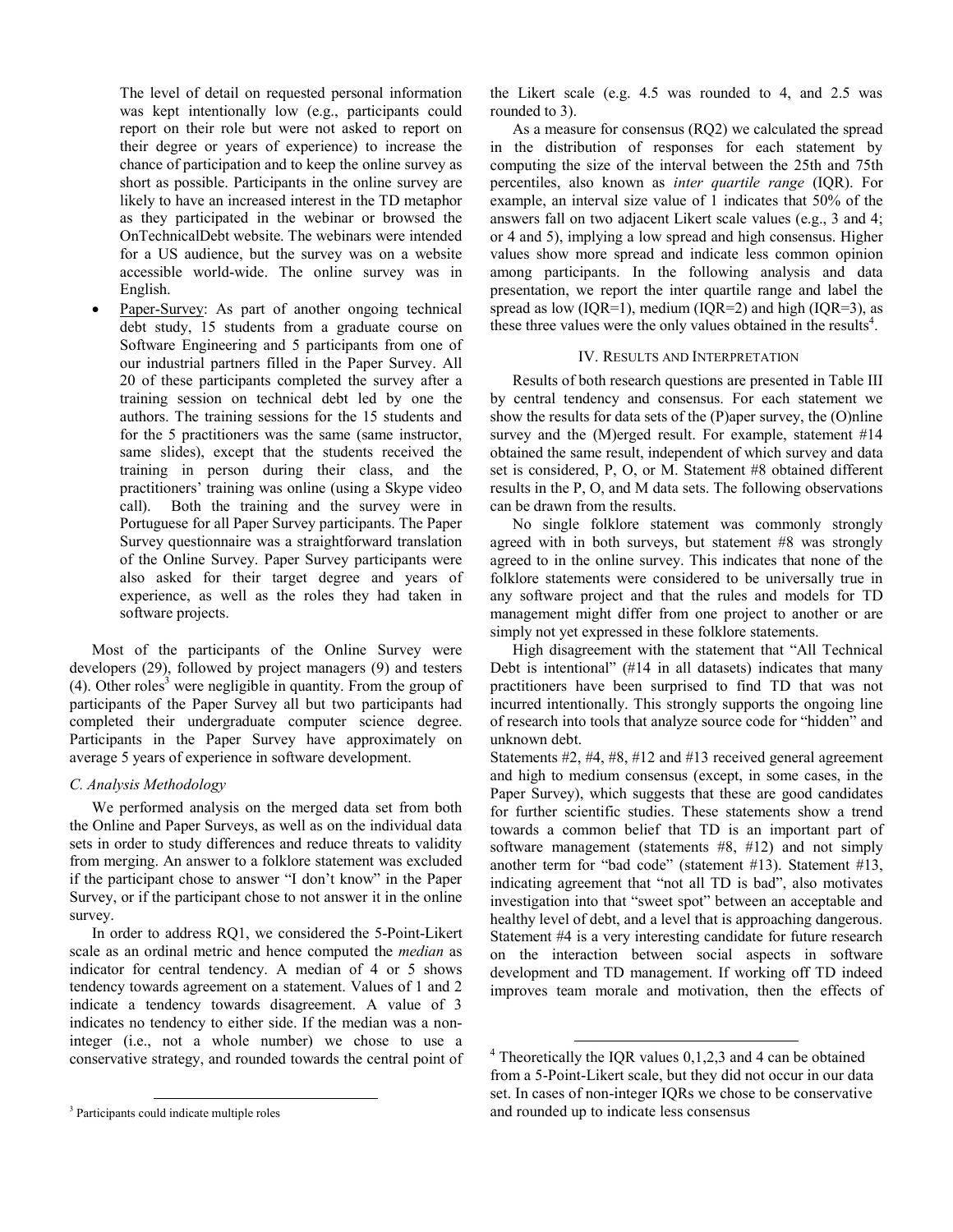TABLE III . TD FOLKLORE LIST BY RANK OF AGREEMENT AND CONSENSUS. THE INDICATORS IN PARENTHSIS SHOW DIFFERENT RESULTS FROM THE ONLINE SURVERY (O), PAPER SURVEY (P), AND THE RESULT FROM THE MERGING BOTH RESULTS (M).

| Tendency/Spread                       | <b>1 Low Spread</b><br><b>Higher Consensus</b>                                                                                                                                                                                                                                                                                                                                                                                                                                                                                                                                                                                                                                                                                        | 2 Medium Spread                                                                                                                                                                                                                                                                                                                                                                                                                                                                                                                                                                                                                         | 3 High Spread<br><b>Lower Consensus</b>                                                                                                                                                                   |
|---------------------------------------|---------------------------------------------------------------------------------------------------------------------------------------------------------------------------------------------------------------------------------------------------------------------------------------------------------------------------------------------------------------------------------------------------------------------------------------------------------------------------------------------------------------------------------------------------------------------------------------------------------------------------------------------------------------------------------------------------------------------------------------|-----------------------------------------------------------------------------------------------------------------------------------------------------------------------------------------------------------------------------------------------------------------------------------------------------------------------------------------------------------------------------------------------------------------------------------------------------------------------------------------------------------------------------------------------------------------------------------------------------------------------------------------|-----------------------------------------------------------------------------------------------------------------------------------------------------------------------------------------------------------|
| 5 Strongly Agree                      | (O8) If technical debt is not managed effectively,<br>maintenance costs will increase at a rate that will<br>eventually outrun the value it delivers to customers.                                                                                                                                                                                                                                                                                                                                                                                                                                                                                                                                                                    |                                                                                                                                                                                                                                                                                                                                                                                                                                                                                                                                                                                                                                         |                                                                                                                                                                                                           |
| 4 Agree                               | (M2,O2) Technical debt usually comes from short-<br>term optimizations of time without regard to the<br>long-term effects of the change.<br>(M4,P4) "Working off debt" can be motivational and<br>good for team morale.<br>(O6) Unintentional debt is much more problematic<br>than intentional debt.<br>(O7) The individuals choosing to incur technical<br>debt are usually different from those responsible for<br>servicing the debt.<br>(M8) If technical debt is not managed effectively,<br>maintenance costs will increase at a rate that will<br>eventually outrun the value it delivers to customers.<br>(M12, O12) Technical debt should not be avoided,<br>but managed.<br>(M13, O13, P13) Not all technical debt is bad. | (M1, O1) Accruing technical debt is unavoidable<br>on any non-trivial software project.<br>(P8) If technical debt is not managed effectively,<br>maintenance costs will increase at a rate that will<br>eventually outrun the value it delivers to<br>customers.                                                                                                                                                                                                                                                                                                                                                                        | (O4) "Working off<br>debt" can be<br>motivational and<br>good for team<br>morale.<br>(P9) No matter<br>what, the cost of<br>fixing technical debt<br>increases the longer<br>it remains in the<br>system. |
| 3 Neither Agree or<br><b>Disagree</b> | (P1) Accruing technical debt is unavoidable on any<br>non-trivial software project.<br>(M7,P7) The individuals choosing to incur technical<br>debt are usually different from those responsible for<br>servicing the debt.<br>(O9) No matter what, the cost of fixing technical<br>debt increases the longer it remains in the system.<br>(M11, O11, P11) The biggest problem with technical<br>debt is not its impact on value or earnings, but its<br>impact on predictability.                                                                                                                                                                                                                                                     | (P2) Technical debt usually comes from short-<br>term optimizations of time without regard to the<br>long-term effects of the change.<br>$(M3, O3, P3)$ It is very difficult for developers to<br>see the true effect of the technical debt they are<br>incurring.<br>(M5, O5, P5) The root cause of most technical<br>debt is pressure from the customer.<br>(M9) No matter what, the cost of fixing technical<br>debt increases the longer it remains in the system.<br>(P10) Paying off technical debt doesn't result in<br>anything the customers or users will see.<br>(P12) Technical debt should not be avoided, but<br>managed. | (M6, P6)<br>Unintentional debt<br>is much more<br>problematic than<br>intentional debt.                                                                                                                   |
| 2 Disagree                            |                                                                                                                                                                                                                                                                                                                                                                                                                                                                                                                                                                                                                                                                                                                                       | (M10, O10) Paying off technical debt doesn't result<br>in anything the customers or users will see.                                                                                                                                                                                                                                                                                                                                                                                                                                                                                                                                     |                                                                                                                                                                                                           |
| 1 Strongly<br><b>Disagree</b>         | (M14, O14, P14) All technical debt is intentional.                                                                                                                                                                                                                                                                                                                                                                                                                                                                                                                                                                                                                                                                                    |                                                                                                                                                                                                                                                                                                                                                                                                                                                                                                                                                                                                                                         |                                                                                                                                                                                                           |

paying back TD might have a larger positive impact on a software project than just increased maintainability.

Lastly, one folklore statement standing out in the merged data set with respect to level of consensus is the statement "Unintentional debt is much more problematic than intentional debt" (#6). Answers were widely spread with no clear tendency, indicating that different subjects have had very diverse experiences with intentional and unintentional debt in their projects. This shows that future research should not only focus on uncovering hidden (i.e. unintentional) debt but also cover managing the already known imperfections in software design, code, and documentation. It further suggests that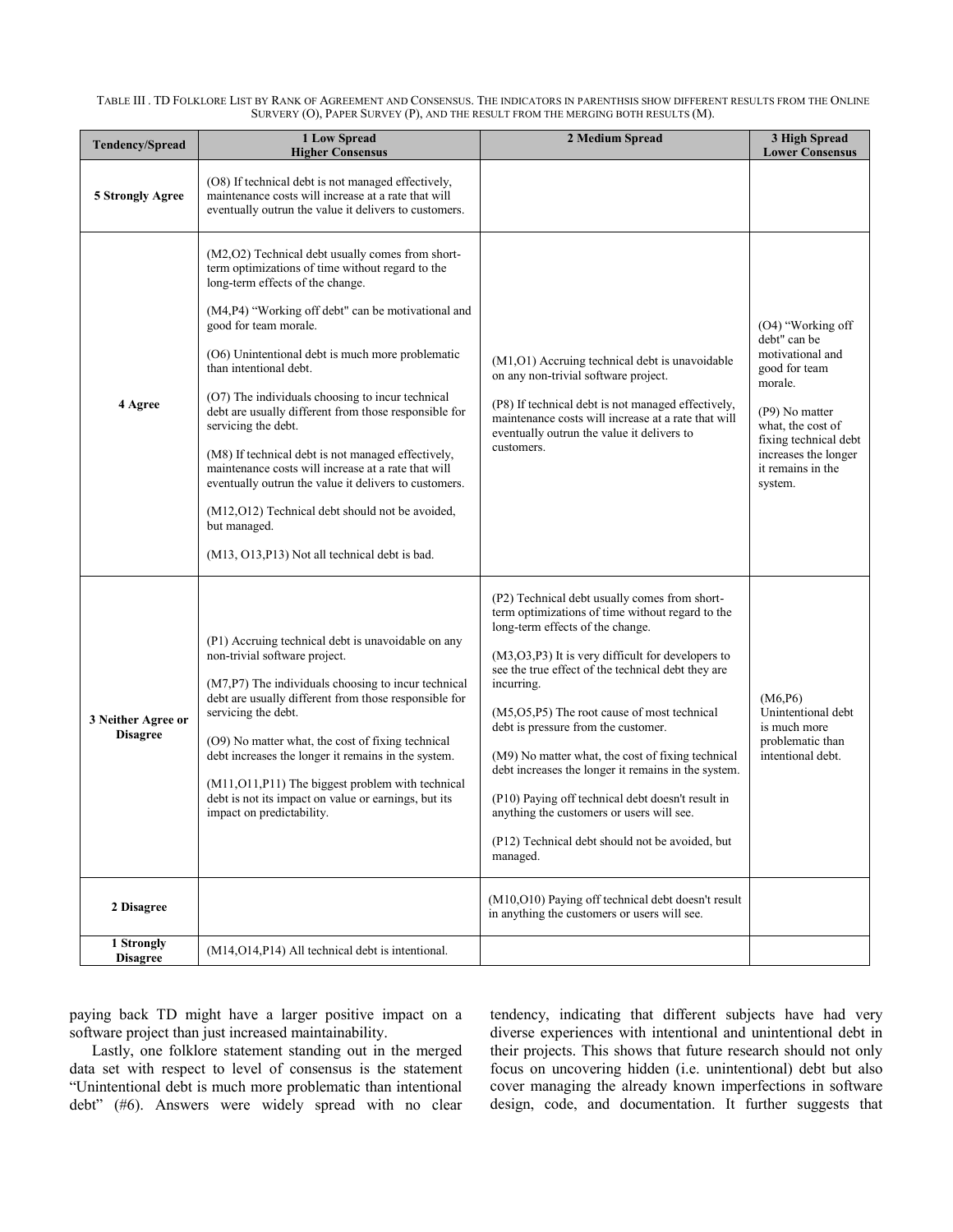simply revealing TD in a project does not solve the problem, as known TD is still problematic.

## V. THREATS TO VALIDITY

We received a rather low number of responses (17 participants in the online survey, 20 participants in the paper survey), which results in limitations and the need for care when interpreting these numbers. Specifically, the data sets originate from two different surveys with a close-to-similar answer scheme but different collection methods: participants of the paper survey were not anonymous as were the participants of the online survey, and more background information was collected on the participants of the paper survey. To analyze the differences in results we performed two types of statistical analysis:

- 1. We tested if the answers of the two data sets were statistically equal or different on a 5% level (Mann-Whitney Tests)
- 2. We tested how similar the answers are with respect to central tendency (median) (Effect size computed as Cliff's delta[]).

Results of Mann-Whitney suggest that the amount of data is insufficient to show equality and difference with statistical certainty for most of the folklore statements. Results for effect size (Cliff's delta) indicate "negligible", "small", and "medium" differences when interpreted with [21]. Thus, we cannot strongly argue that the data sets must, or must not be, analyzed separately. To reduce the threat of data misinterpretations we present all three of the datasets separately (online, paper, and merged data).

Moreover, this small subset of responses originates from a potentially biased group of participants, i.e. subjects who have had unpleasant experiences with TD (and so were motivated to attend our webinar) or subjects who may have actually been the sources of some of the TD folklore statements (construct threat).

A further construct threat is introduced by the "don't know option" of the Paper Survey, which was not present in the Online Survey, where it was possible to not answer a question by not selecting one of the answers. We handled this threat by discarding those answers before merging the two datasets from the Paper and Online Surveys after careful analysis. Results showed that only a very small number of participants chose to not select an answer in the Online Survey (1 out of 238 answers) and to select the "I don't know" option in the Paper Survey (6 out of 280 answers).

Finally, the Paper Survey was translated into Portuguese, so language constraints and cultural idioms may have had an influence in the understanding of the statements. To deal with this, one of study's researchers is Brazilian and worked carefully to avoid or minimize any bias or misunderstanding in the translation process from English to Portuguese, and during the survey execution.

## VI. CONCLUSION

This paper describes an investigation into TD "folklore". The authors compiled a list of 14 folklore statements, i.e. expressions of opinion and experience, taken from both scholarly and "grey" (i.e. blogs, online essays, websites, etc.) literature. We then tested the consensus around those statements by surveying software practitioners on their agreement with each folklore statement. The results provide some evidence and motivation for exploring the following issues in TD research:

- Methods and tools for finding unintentional, and therefore likely hidden, TD in source code and other artifacts;
- Methods and techniques for managing and tracking TD;
- Investigation of the "sweet spot" between an acceptable and healthy level of debt, and a level that is approaching dangerous;
- The relationship between TD and team morale and motivation;
- Exploring the differences, in both cause and effect, between intentional and unintentional TD.

Clearly there are many open questions to investigate and much work to be done by the research and practitioner community before we can provide industry with reliable advice about how to manage TD on software projects. The aim of the work described here is to help guide future research towards areas that would be of most interest and help to practitioners.

## ACKNOWLEDGMENT

The participation of Seaman and Zazworka in this work is supported by the US National Science Foundation, award #0916699. The author Spínola would like to thank the Brazilian National Council for Scientific and Technological Development (CNPq) (award #201440/2011-3) and Fundação de Amparo à Pesquisa do Estado da Bahia (FAPESB) for their support of this research.

We also would like to thank Alexandra Szynkarski for promoting the online survey on OnTechnicalDebt.com and Marco Torchiano of Politecnico di Torino for his suggestions on the statistical analysis.

## **REFERENCES**

- [1] N. Brown, Y. Cai, Y. Guo, R. Kazman, M. Kim, P. Kruchten, E. Lim, A. MacCormack, R. Nord, I. Ozkaya, R. Sangwan, C. Seaman, K. Sullivan, and N. Zazworka. 2010. Managing technical debt in software-reliant systems. In Proceedings of the FSE/SDP workshop on Future of software engineering research (FoSER '10). ACM, New York, NY, USA, 47-52.
- [2] I. Ozkaya, P. Kruchten, R. L. Nord, and N. Brown. 2011. Managing technical debt in software development: report on the 2nd international workshop on managing technical debt, held at ICSE 2011. SIGSOFT Softw. Eng. Notes 36, 5 (September 2011), 33-35. DOI=10.1145/2020976.2020979.
- [3] P. Kruchten, R. L. Nord, I. Ozkaya, and J. Visser. 2012. Technical debt in software development: from metaphor to theory report on the third international workshop on managing technical debt. SIGSOFT Softw. Eng. Notes 37, 5 (September 2012), 36-38. DOI=10.1145/2347696.2347698.